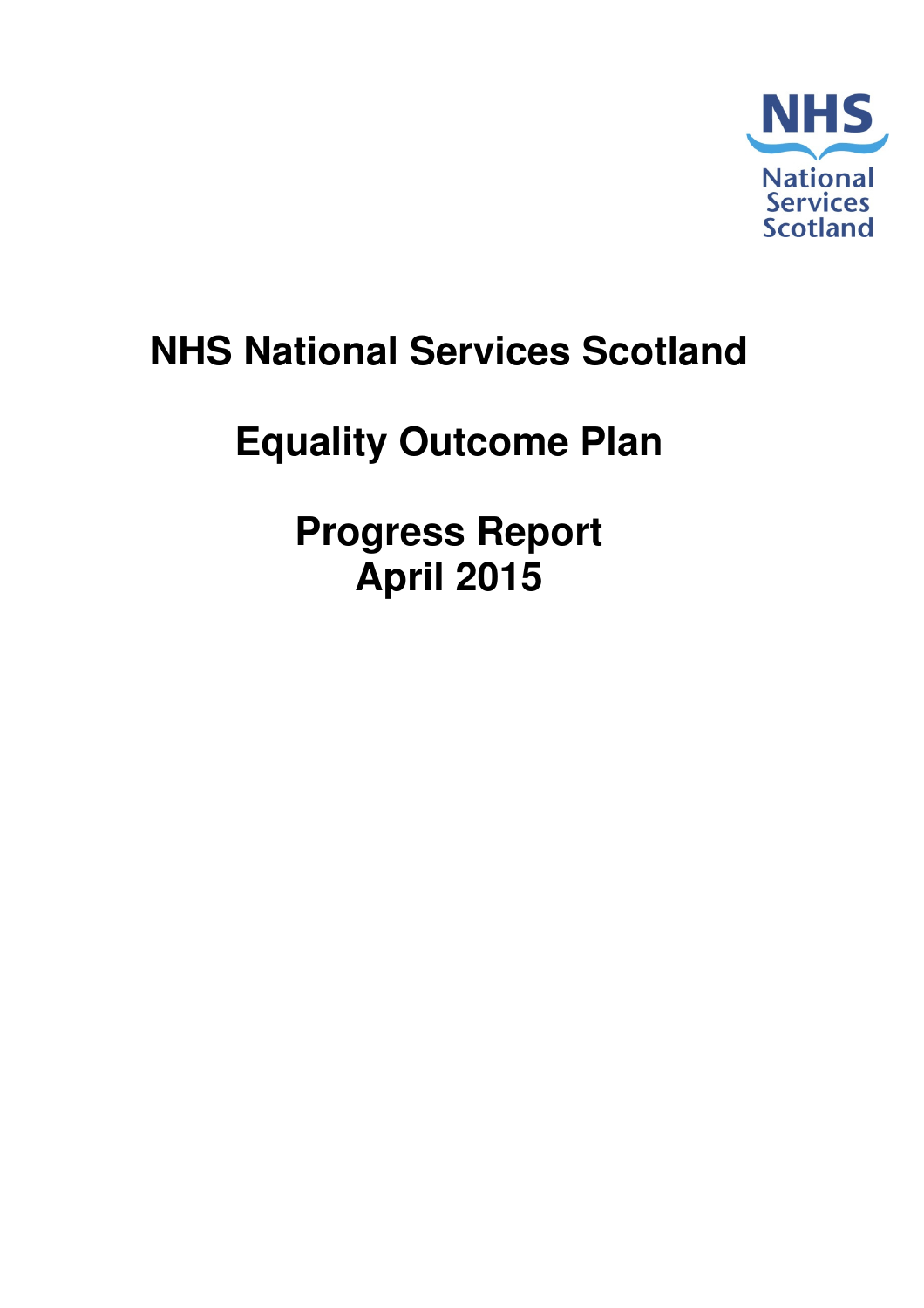# **Equality Outcomes - NHS National Services Scotland Services NHS National Services Scotland objectives**

1. We will measure the **impact** of national services and programmes on health and equality 2. Through continued health, financial and equality impact assessments we will measure the **difference** we make to people's health

3. We will optimise NSS services (external and internal) **to maximise** benefits both health and financial and be flexible for future change

**Equality Outcome: Disability** – **Improve access to the Scottish National Blood Transfusion Service (SNBTS) donor services for Deaf BSL users, Deaf-blind, Deafened and Hard of Hearing people. Participation will improve through: access to service information, communication, new technology and person centred, safe and effective services** 

**Situation**: Based on evidence provided by the Scottish Council on Deafness (SCoD) and the Scottish National Blood Transfusion Service (SNBTS). Deaf BSL users, Deaf-blind, Deafened and Hard of Hearing people want improved communication support to access donor services to enable them to become blood donors on a regular basis.

**Activities**: Further involve the Scottish Council on Deafness, Action for Hearing Loss in Scotland and key NSS staff from SNBTS to identify the needs and barriers for Deaf BSL users, Deafblind, Deafened and hard of hearing people. Present to the SNBTS Clinical Governance Committee and link to the improving the donor experience programme of work.

Scope the potential for working with NHS24's telehealth and telecare service. Testing the possibility of using existing equipment in current NHS sites. Pilot the communication support for Deaf BSL users, Deafblind, Deafened and hard of hearing donors in one or two fixed centres. Measure the outputs from the pilot and share the learning to inform further rollout across the fixed centres. Work in partnership with SCoD and the Deaf Community, Deafblind, Deafened and Hard of Hearing people to ensure their continued involvement to shape the appropriate solution.

### **Progress:**

The pilot session took place with the involvement of the Scottish Council on Deafness (SCOD) NHS24, Scottish National Blood Transfusion Service (SNBTS) and a volunteer who is deaf. The pilot took place at the fixed donor centre at Nelson Mandela Place in Glasgow.

The work is progressing to shape the appropriate solutions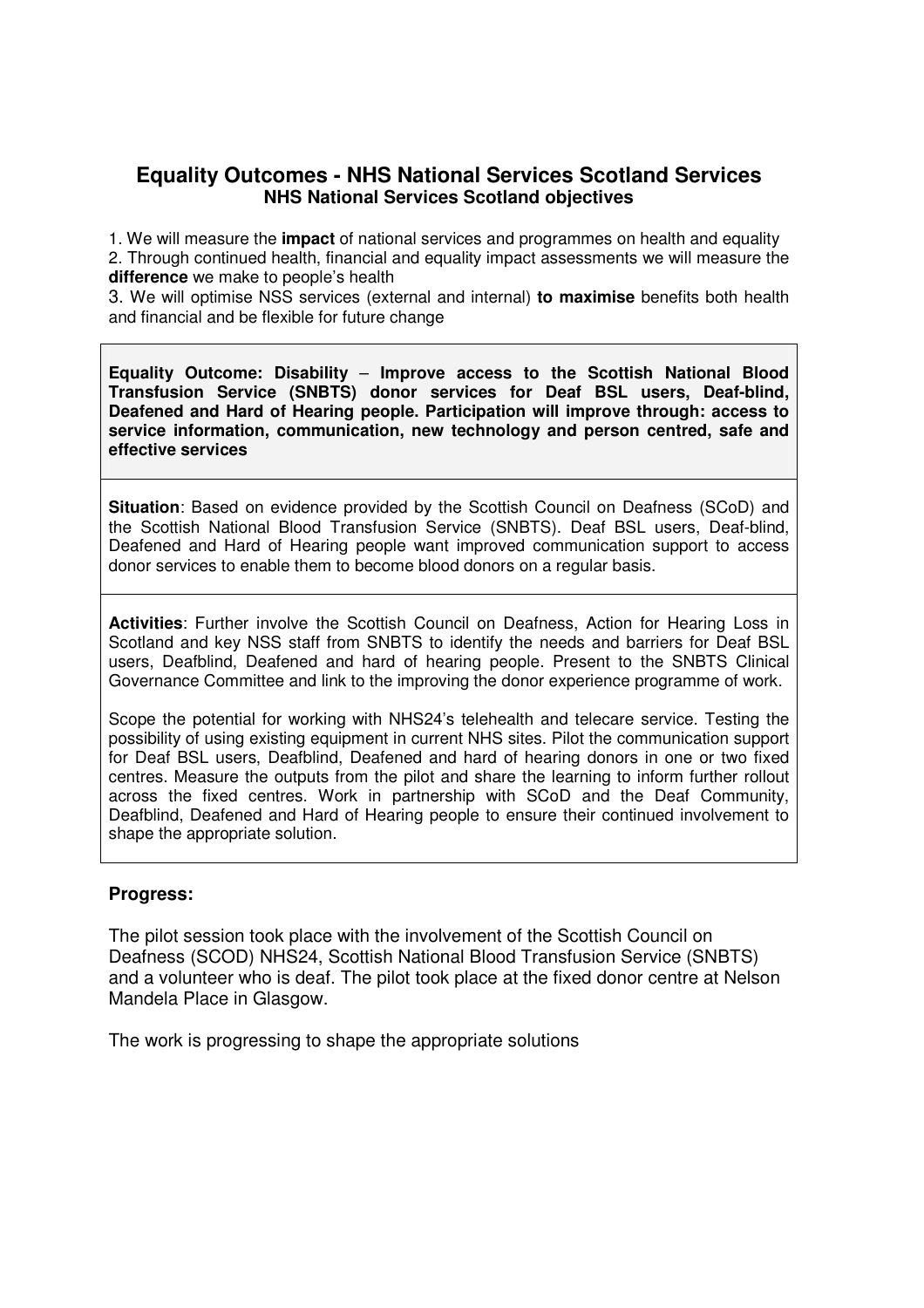**Equality Outcome Contd.**

**Disability** – **Improve access to the Scottish National Blood Transfusion Service (SNBTS) donor services for Deaf BSL users, Deaf-blind, Deafened and Hard of Hearing people. Participation will improve through: access to service information, communication, new technology and person centred, safe and effective services**

**Outputs**: SNBTS Donor Services staff and IT staff will work with NHS24 to provide communication support in the fixed donor centres. Reassurance that clinical governance standards will be maintained. Staff in donor centres will have an improved understanding of the communication needs of deaf and hard of hearing donors.

Evidence of good practice and practical application. Increased use of available technology. Increased access for Deaf BSL users,

Deafblind, Deafened and hard of hearing donors.

3rd Sector and Voluntary Organisations (Equality) will have a better/improved understanding of NSS. Increased involvement and participation of Deaf BSL users, Deafblind, Deafened and hard of hearing donors in donor sessions.

**Equality Outcomes:** Deaf and hard of hearing people will have access to blood donor services provided by NHS National Services Scotland.

**General Duty:** Advance equality of opportunity, eliminate unlawful discrimination and foster good relations.

#### **Progress:**

The SNBTS Clinical Governance committee are progressing with this outcome and are exploring the potential IT solutions to ensure positive donor experience and safety.

NSS has worked with NHS24, the Scottish Council for Deafness (SCOD) and deaf volunteers to pilot the British Sign Language (BSL) online interpreting service in the Glasgow donor centre. We worked with the deaf volunteers to improve their donation experience by having access to the online BSL interpreting service throughout their donation journey. We will use the learning from the pilot to address the long term provision of BSL in the Glasgow donor centre.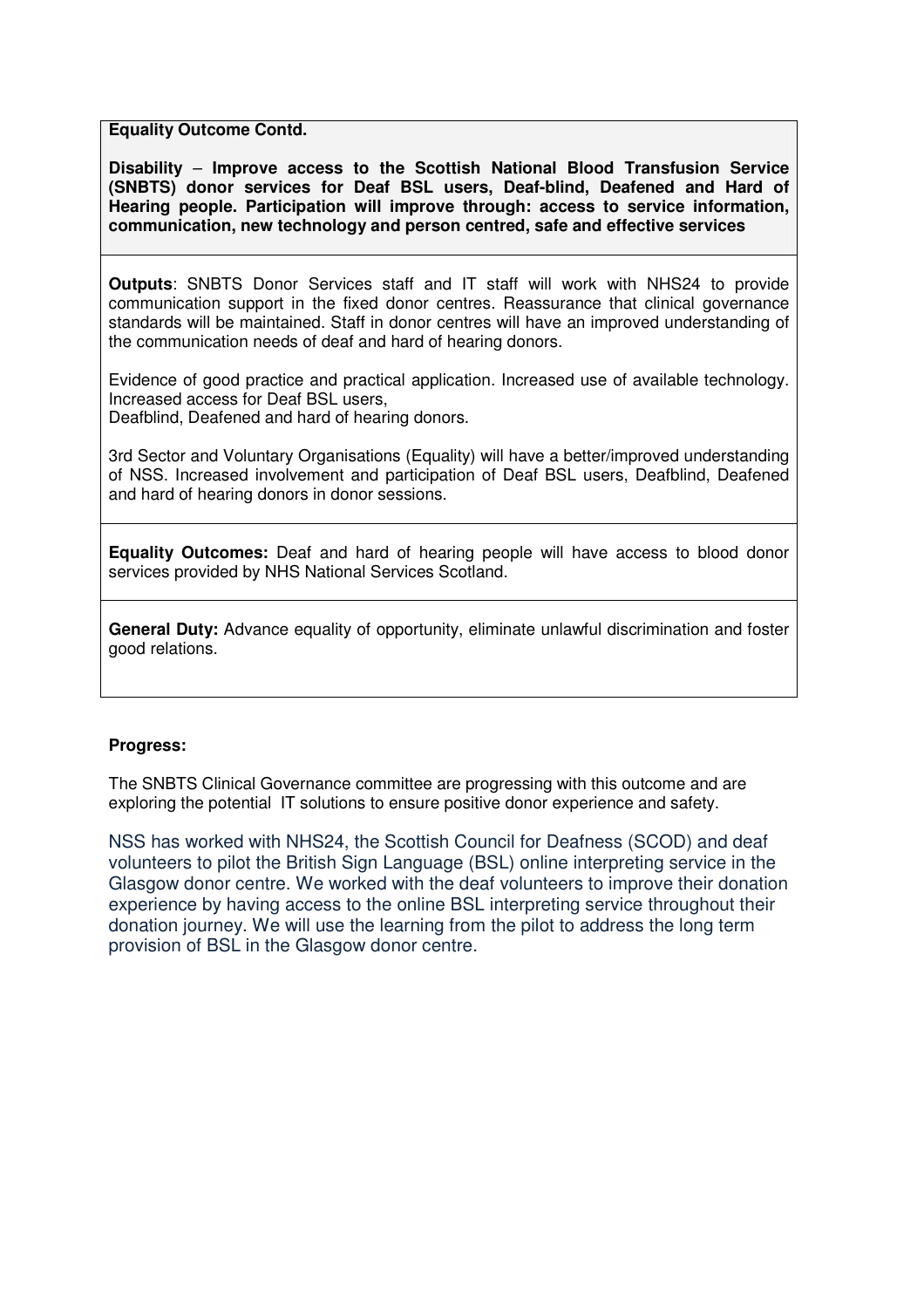#### **Equality Outcome: Transgender Health - The health of transgender people will improve through continued co-ordinated specialist services**

**Situation:** (1) Following an assessment of guidance and provision of services pertaining to Gender Reassignment, NHS Scotland agreed to develop and implement a specific 'Gender Reassignment Protocol.' The Gender Reassignment Working Group held its first

meeting in February 2011 and membership consisted of clinicians, members of the transgender community, representatives from the

Scottish Government, National Services Division and a lay person with an interest in Transgender issues. The working group was Coordinated by NHS Health Scotland.

(2) The first ever Trans Health event was held in November 2012 to address Mental Health; Screening Services; Monitoring; Gender

Reassignment Protocol. The conference consisted of a series of workshops and a panel debate. The workshops explored a range of issues which can impact on the equal access to health services by transpeople, including cancer screening services, the issue of new medical records, and access to sport and exercise opportunities.

These sessions were designed to be highly participatory and allowed delegates to share experiences and view points, and to offer recommendations on better practice. Representation at the event was 83 respondents: Trans people 46%, Professional 29% and Other 25%

**Activities:** National Services Division worked with representatives of the transgender community, and NHS Gender Identity specialists, to develop a specification for the specialist surgical treatment required. NHS Boards collectively agreed to provide a budget of £0.5 million to allow NSS to procure the required surgical services.

NSS is now tendering for these services supported by a panel of NHS specialists and transgender community representatives. NSD will commission the services ensuring that quality standards are clearly defined and that the service is both safe and person centred. The provision of the surgical service will support NHS Boards in implementing the Gender Reassignment Protocol in Scotland.

(2) NSS is adapting the IT software used in screening to improving Trans access to cancer and non cancer screening services. Work to improve the communication strategies with Trans people and the need for the CHI Number (Community Health Index). Continue to work with STA to include their involvement and Trans people in the equality impact assessment.

**Equality Outcome: Transgender Health - The health of transgender people will improve through continued co-ordinated specialist services** 

**Outputs:** Gender Dysphoria Services – Gender Reassignment Surgery Service. A comprehensive and effective surgical service

will be provided as part of a co-ordinated multidisciplinary team, which will ensure the availability of appropriate information to assist in decision making and consent by patients, within an integrated treatment pathway, which will offer, agree and carry out appropriate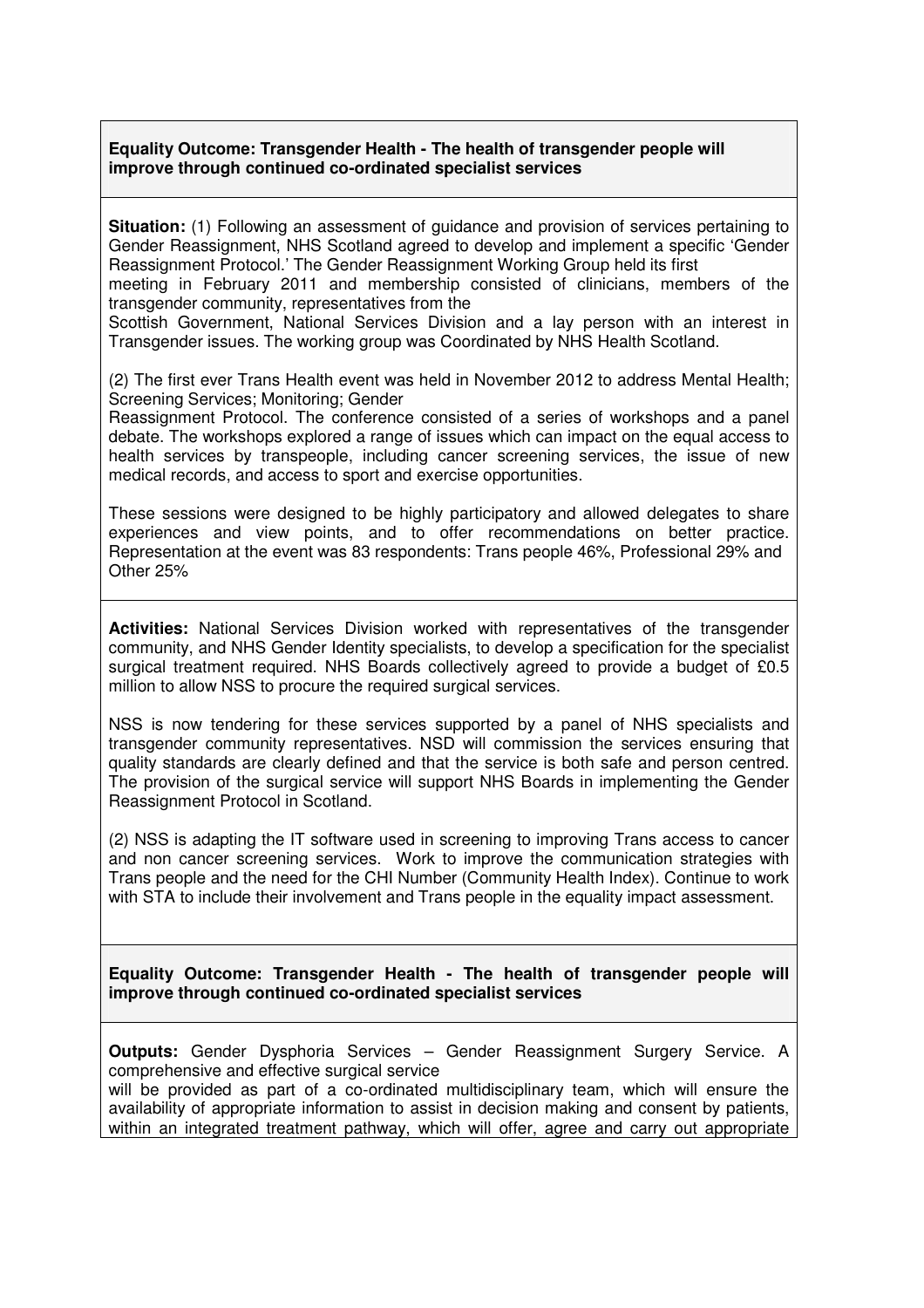surgical interventions, performed by qualified & competent surgeons, with all appropriate and necessary steps taken to limit complications, minimise infection, and to provide appropriate aftercare and follow-up of physical and psychological well-being.

(2) Reduction in stigma and negative experiences in screening services. Improved data capture to ensure people are called for screening appropriately. Leaflet and posters with clear communication about CHI for Trans people (Trans inclusive language in literature). Equality Impact assessments. Improved understanding of NSS services and the role of NSD, PSD and ISD.

**Equality Outcomes:** (1) The patient will receive high quality surgery by a qualified competent surgeon to ensure the best achievable aesthetic and functional outcomes

(2) Improved health outcomes for Trans people

**General Duty:** Equality of opportunity, eliminate unlawful discrimination and foster good relations

#### **Progress:**

The Specialist & Screening Directorate has made significant progress in relation to improving equitable access to specialist and screening services for transgender people in 2014.

We worked with NHS Boards across Scotland over the last year to introduce nationally funded gender reassignment surgical services for transsexual people who require specialist surgical interventions to reassign their sex by changing physiological attributes of sex. We now have agreed patient pathways and protocols for equitable access for residents of Scotland to 3 specialist surgical services – male to female, female to male gender reassignment surgery, and specialist chest construction for transmen.

The Gender Identity Managed Clinical Network was launched on 3 December 2014. We have also succeeded in getting funding approval from NHS Boards and SG for changes to IT systems in screening to support access to national population screening services for transgender people. The IT changes have not yet been programmed because they are complex and will take time – but they are now in planning for implementation.

On the "helping you decide" leaflets we have continued to work with NHS Health Scotland and other Boards and patient groups to ensure that information about specialist and screening services is available in a variety of forms to ensure the information is accessible to all.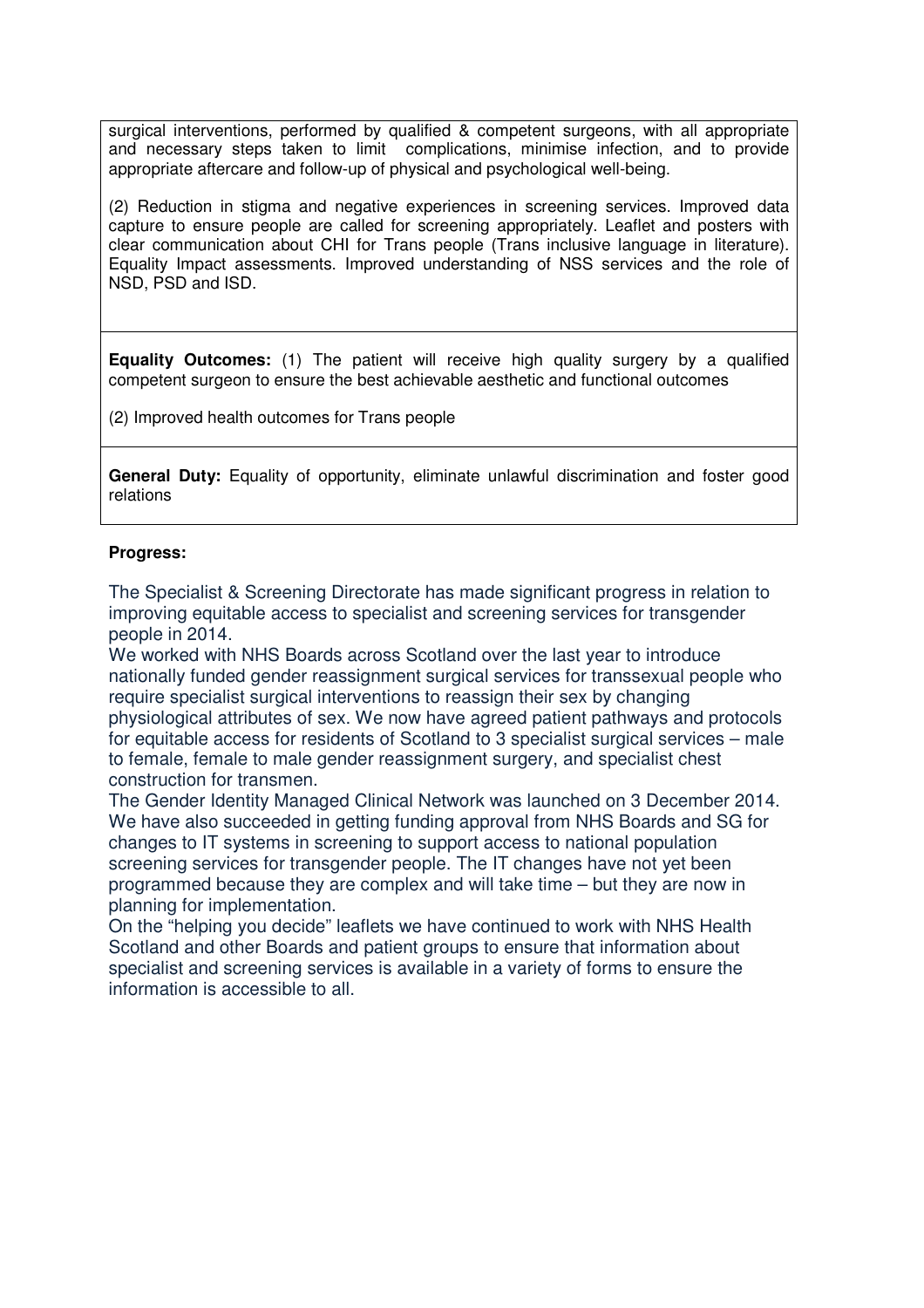## **Equality Outcome: Sexual Orientation – men who have sex with men (MSM) will have an improved understanding of the blood donor selection criteria**

**Situation:** Following a review by the Advisory Committee on the Safety of Blood, Tissues and Organs (SaBTO), men whose last sexual contact with another man was more than 12 months ago will now be able to donate blood, subject to meeting the other donor selection criteria.

Stonewall Scotland and LGBT Youth Scotland whose service users include gay men have advised that the blood donor selection criterion is still misunderstood by men who have sex with men. They have asked NSS to provide further communication to improve the understanding and increase knowledge of men who have sex with men (MSM).

**Activities:** SNBTS Head of Public Affairs and Stonewall Scotland will work together to develop and publish information accessible to the gay community across Scotland. Work in partnership with NHS Scotland equality leads to cascade and communicate information for men who have sex with men.

**Outputs:** Communication and clear information on SNBTS external web Site. Communication and clear information on the Stonewall Scotland web Site. Leaflet published aimed at the gay community on the donor selection criteria. Reduction in stigma and increased awareness and knowledge of men who have sex with men and the donor selection process.

**Equality Outcomes:** The change brings the criteria for MSM into line with other groups that are deferred from blood donation for 12 months due to sexual behaviours. Screening and testing procedures for HIV (AIDS) have improved sufficiently for SaBTO to be confident that the new donor criteria can be introduced, while maintaining the current very high safety standards of the blood supply.

3rd Sector and Voluntary Organisations (Equality) will have a better/improved understanding of NSS.

**General Duty:** Fostering good relations and equality of opportunity

### **Progress:**

The SNBTS web pages have been updated to reflect changes within the transforming the donor experience and NSS continues to work in partnership with Stonewall Scotland.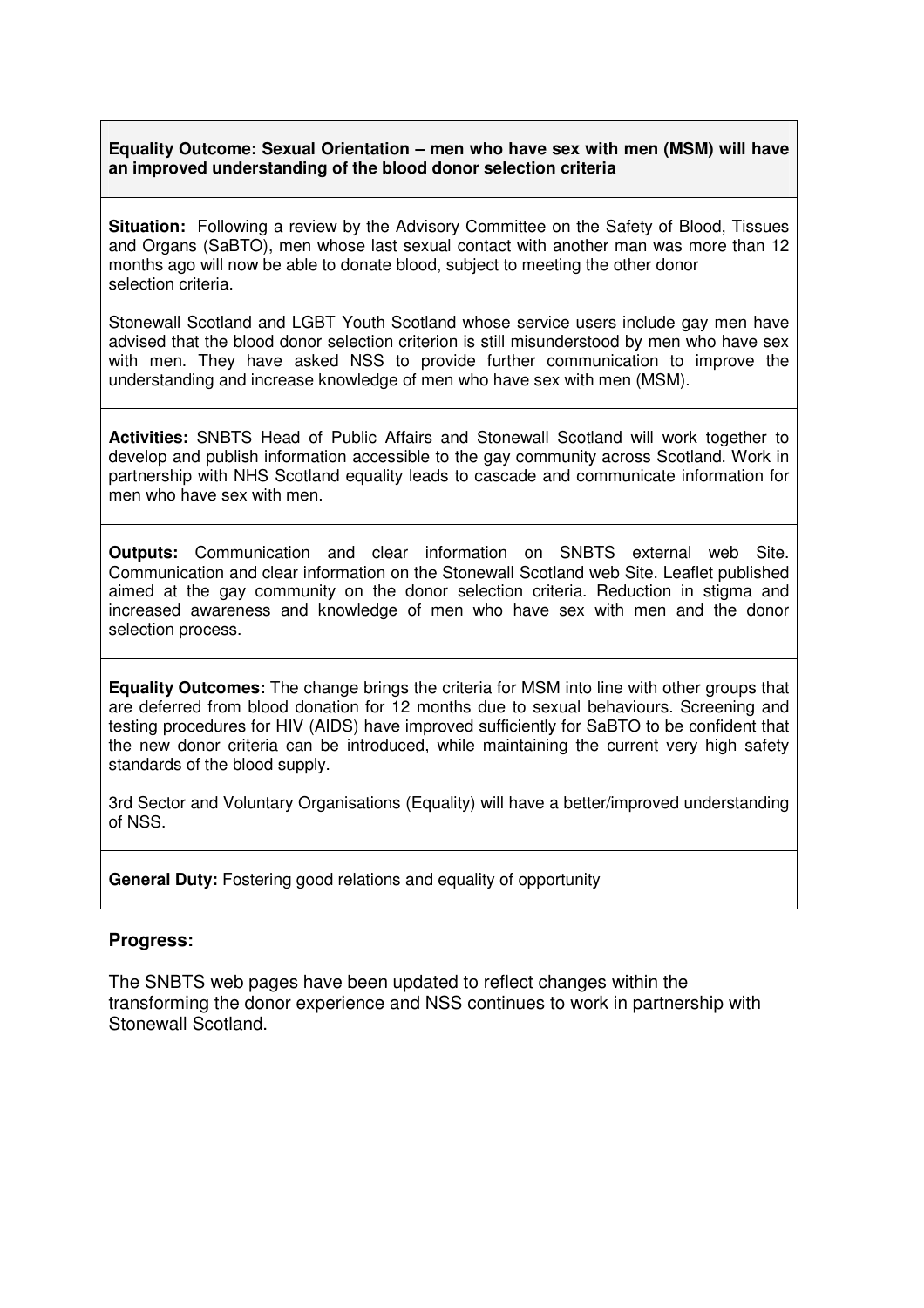**Equality Outcome: Disability - Disabled women; Ethnic minority women; Transgender people; will have improved access to breast screening services in Scotland. The timescales for this outcome are guided by the National Planning Forum and the rollout schedule of the digital breast screening units** 

**Situation:** National Services Scotland was commissioned to carry out a national review of breast screening services in Scotland In

early 2011, NPF commissioned National Services Division (NSD) to undertake a major review of the Scottish Breast Screening

Programme (SBSP) to ensure the service provided was of the highest quality and delivered in the most efficient manner. Particular challenges were to convert to digital mammography without adversely impacting on uptake; to promote a sustainable workforce; and to continue to deliver SBSP within existing revenue.

Public consultation, undertaken as part of this review, indicated that women had no real preference on screening location, with ethnic minority groups favouring a local health facility or hospital location. In response, the review recommends utilising capacity within symptomatic services to undertake breast screening, reducing pressure & dependence on mobile screening units.

The public consultation was launched on 16th April 2012 & concluded on 11th June 2012. Respondents were asked to read the paper and then submit their responses via paper or web questionnaire or by letter or email.

309 people responded to the questionnaire, either via web or paper copy. Of these 65 were returned incomplete therefore these could not be added to the overall conclusions. For the purpose of the review, 244 completed responses were analysed. A full copy of the report can be accessed at: http://www.nsd.scot.nhs.uk/services/screening /breastscreening/breastreview.html

The health inequality impact assessment identified areas for improvement & the review group acknowledged the findings in the final report which was submitted to NPF in Feb 2013.

The HIIA group met on two separate occasions, the first to assess SBSP as it is currently delivered and secondly to assess the preferred option for service delivery. A full copy of the report can be accessed at:

http://www.nsd.scot.nhs.uk/services/screening /breastscreening/breastreview.html

For further details on the Scottish Breast Screening Programme please go to: http://www.nsd.scot.nhs.uk/services/screening/breastscreening/index.html

**Equality Outcome: Disability - Disabled women; Ethnic minority women; Transgender people; will have improved access to breast screening services in Scotland. The timescales for this outcome are guided by the National Planning Forum and the rollout schedule of the digital breast screening units** 

**Activities:** The review group worked closely with the Scottish Health Council and third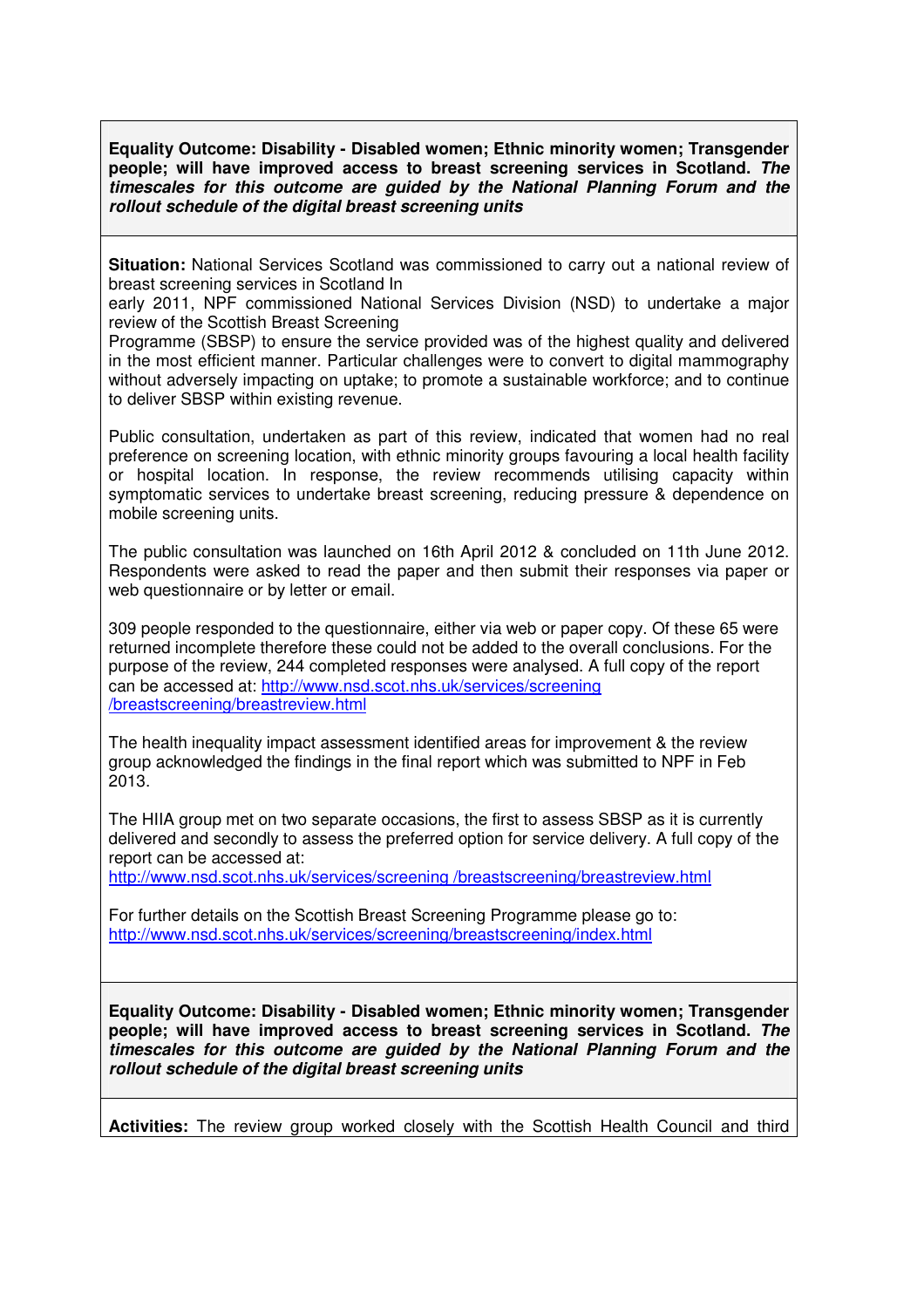#### sector organisations to undertake public

consultation on the review; however it is envisaged that NHS Boards would also undertake local public engagement, taking on board the £12m investment to enable the implementation of digital mammography, the need to maintain the successful uptake of the programme and to work more closely with symptomatic services to release capacity on mobile units. NSS will work with the SHC to produce a toolkit to support NHS Boards in their discussions.

Engagement with transgender community to improve access. Project to consider barriers to attending and how best to engage with the homeless community. Feasibility of introducing equalities monitoring. Reassessment of physical accessibility and equitable access to the mobile units. Review of breast screening invitation and materials including leaflets. Review methods of contact for the service. Review opening times of service. Review of access to barriers for low income/poverty women. Project to increase understanding of those who do not access the service currently and to potentially increase the number of those making an informed choice to attend across Scotland.

**Outputs:** Improved engagement techniques with the protected characteristics groups will require further exploration and evaluation to ensure that all barriers to screening are addressed for all eligible women to make an informed choice about attending for breast screening. Mobile units will be accessible to women with mobility issues.

**Equality Outcomes:** The Scottish Breast Screening Programme will be delivered in a way that puts the needs of women at the heart of planning.

**General Duty:** Equality of opportunity and eliminate unlawful discrimination.

### **Progress:**

The recommendations from the access audit of the mobile screening units were fed into the formal review of breast screening services in Scotland.

The engagement toolkit was produced too support NHS Boards with developments at local level.

NSS continues to work closely with the Scottish health council, NHS Boards, national planning forum.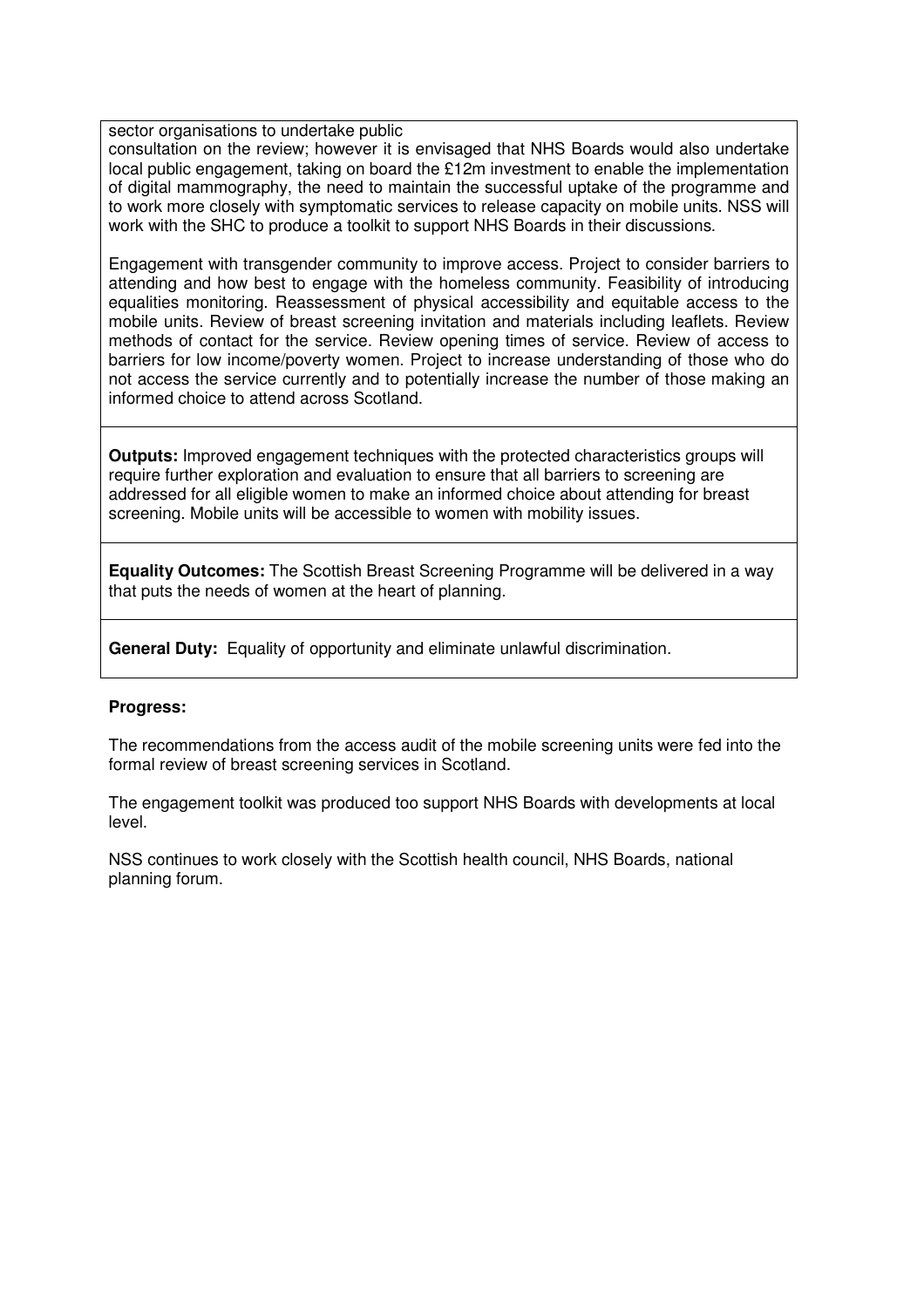**Equality Outcome: Sex - The implementation of the Gender Based Violence PIN policy will increase understanding and improve the response and support to staff. To ensure a systems based approach to gender based violence. This outcome will address same sex partnerships and black and ethnic minority protected characteristics and the age spectrum that GBV can impact on** 

**Situation:** This Gender-Based Violence PIN policy is designed to contribute to such a safe working environment and provide a clear framework for a partnership approach. The policy has been developed to meet the requirements of the Chief Executive's Letter on Gender-Based Violence (CEL(2008)41). The CEL, issued to NHSScotland Boards in September 2008, outlines a 3-year programme of work to improve the identification and management of Gender-Based Violence across NHSScotland.

The impact of Gender-Based Violence on the health and well-being of NSS staff is a serious, recognisable and preventable problem like many other health and safety issues that affect NSS.

This policy has accordingly been created to promote the welfare of staff affected by current or previous experience of such abuse. It further aims to ensure that NSS responds effectively to staff members who may be perpetrators of such abuse. In partnership with local trade unions/professional organisations, this policy will be adopted and implemented as a minimum standard within NSS.

**Activities:** Develop a GBV Policy for NSS Implement the GBV Policy through the NSS Governance arrangements agreed in partnership. Deliver communication plan and cascade plan for the implementation of the GBV Policy across NSS.

Targeted training for line managers across NSS combined and blended learning approaches. Publish article in the NSS Staff magazine and Bloodletter (the Scottish National Blood Transfusion service staff newsletter)

**Outputs:** Reduced work absenteeism. Improved performance at work. Reduced staff turnover. Remove the stigma of gender based violence. To provide a confidential and supportive contacts in NSS. Improved use of the appropriate policy when supporting a member of staff in the workplace. Recognition that survivors of gender based violence may have attendance problems and performance issues at work due to the impact of their personal circumstances.

### **Progress:**

The GBV policy was published and implemented.

The policy was distributed to all managers and communications were placed in all NSS staff magazines and updates.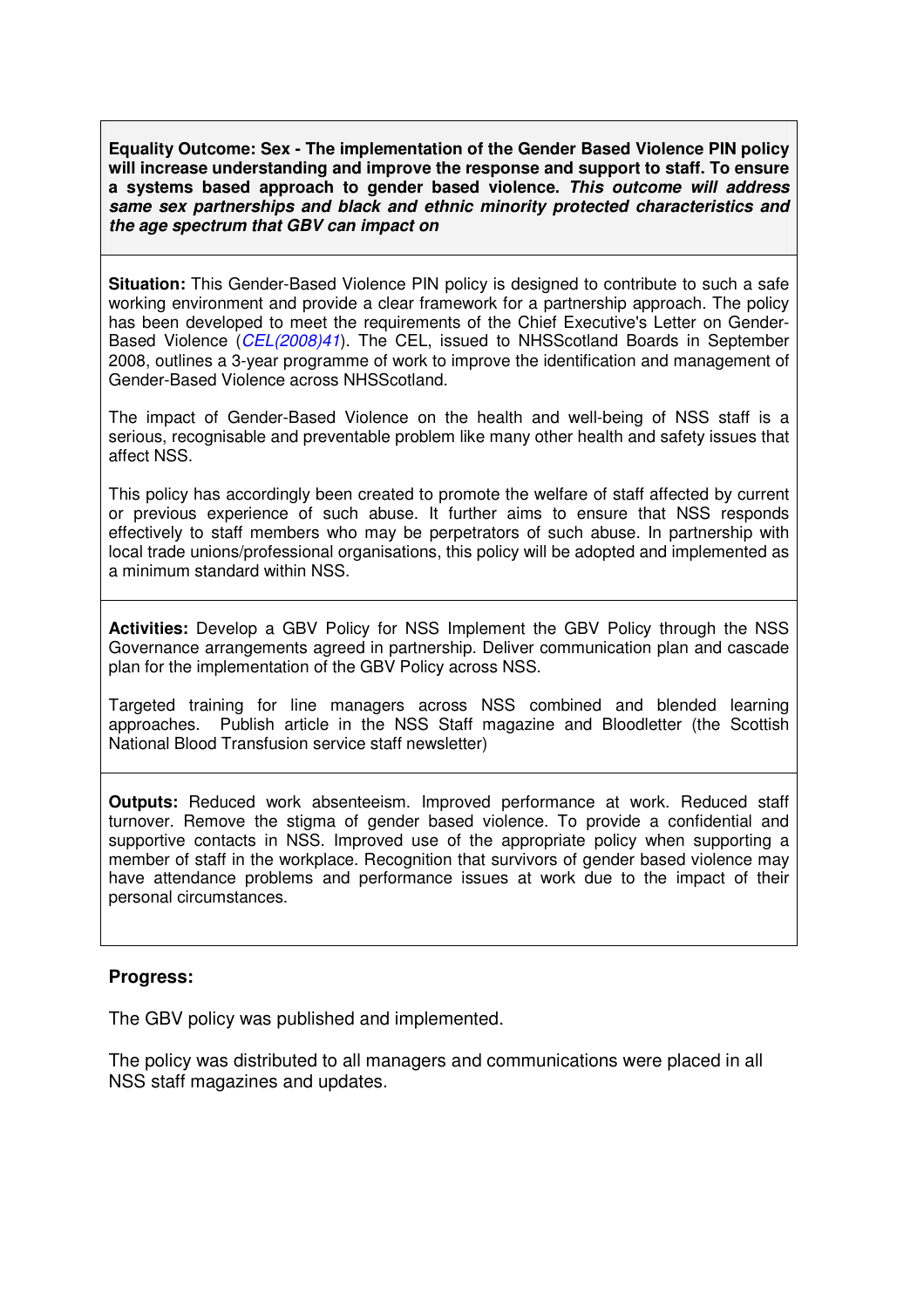**Equality Outcome: Sex- The implementation of the Gender Based Violence PIN policy will increase understanding and improve the response and support to staff. To ensure a systems based approach to gender based violence This outcome will address same sex partnerships and black and ethnic minority** 

**protected characteristics and the age spectrum that GBV can impact on** 

not acceptable and enable them to seek help and support.

**Equality Outcomes:** Infrastructure is in place and a consistent approach across NSS. Enhance manager's skills in supporting patient and staff needs. Enhance staff and public knowledge of GBV. To create a safe environment that encourages people to reveal that they have been subjected to some form of domestic abuse, help them recognise that this is

**General Duty:** Eliminate unlawful discrimination and advance equality of opportunity.

### **Progress:**

The training programme is under development to improve the access to the programme for all staff.